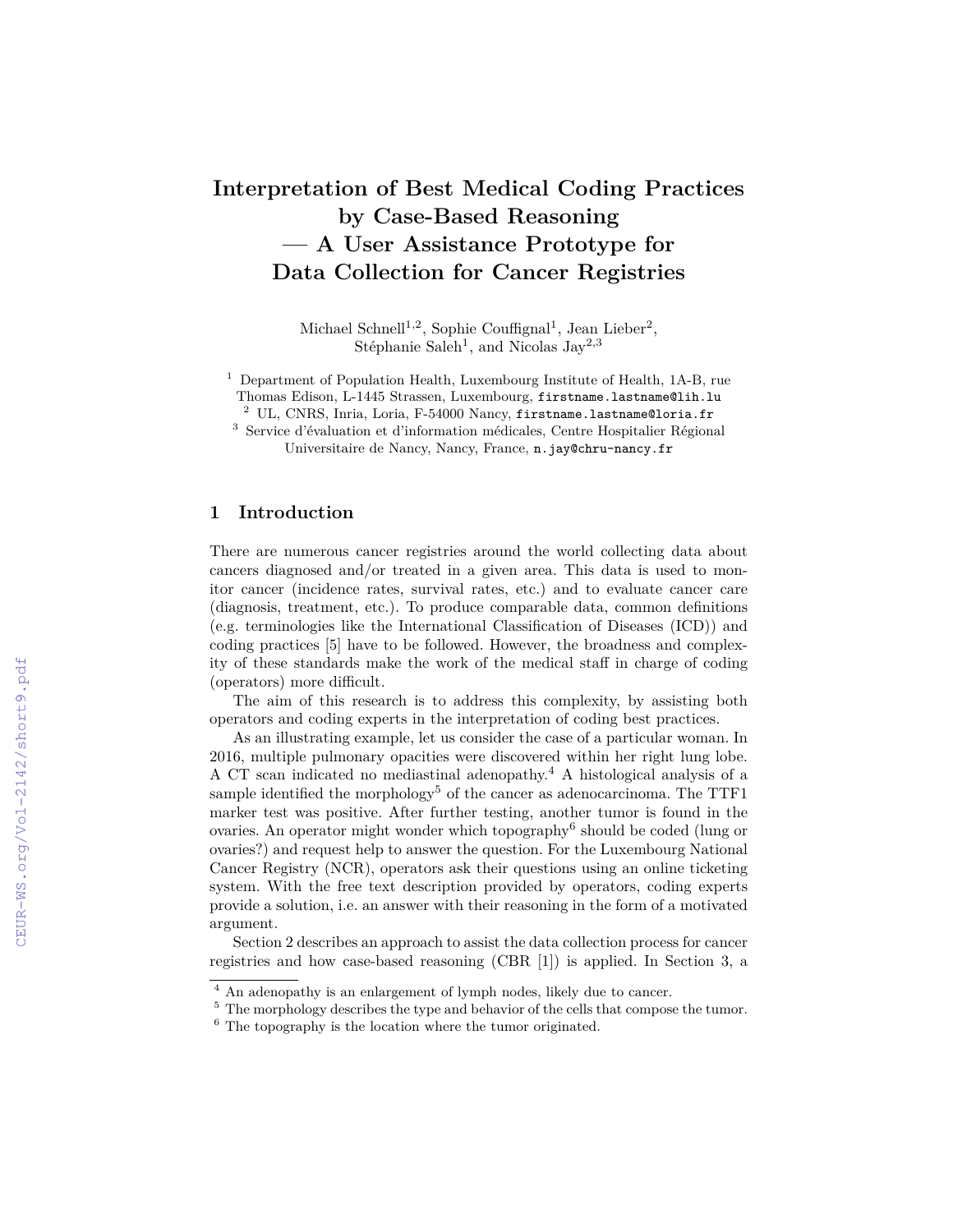prototype and preliminary results are discussed. Section 4 presents a conclusion and points out what further efforts need to be undertaken in the future.

#### **2 Case-based interpretation of best practices**

This article summarizes the work presented in [8] and adds a description of the developed prototype and some preliminary results.

*Preliminaries.* A case (srce, sol(srce)) is composed of two parts: 1) a patient record and a question, and 2) a solution. The patient record represents the data from the hospital patient record (patient features, tumors, exams, treatments, etc.) needed to answer the question. The relevant data depends on the subject and is defined by coding experts. The patient record is represented by an RDFS graph [3]. Body parts and cancer morphologies use classes from the SNOMED Clinical  $Terms^7$  ontology. The question indicates the subject (incidence date, topography, tumor nature, etc.). In the example, the question is about the topography. The solution contains the answer to the question and the most important arguments in favor of (**pros**) and against (**cons**) this answer. In the example, the answer is to consider the topography to be the ovaries. The presence of multiple pulmonary opacities is an argument in favor, as they are indicative of a metastasis and thus the tumor is unlikely to have originated in the lungs.

The arguments have two uses. They help explain the answer to operators and serve as a reminder for coding experts. They are also used in the proposed approach during the retrieval step. Three types of arguments will be considered: strong pros, weak pros and weak cons. The difference between a strong and a weak argument comes from their reliability for a given conclusion. A strong argument is considered to be a sufficient justification for an answer, unlike a weak argument which is more of an indication or clue. It can be noted that there are no strong cons in the source cases. Indeed, such an argument would be an absolute argument against the given answer. Formally, an argument is a function a that associates a Boolean to a case and is stored as a SPARQL ASK query.

*Global architecture.* The proposed approach uses a 4-R cycle (retrieve, reuse, revise, retain) adapted from [1] and four knowledge containers [7] (case base, domain knowledge, retrieval knowledge, adaptation knowledge).

*Retrieve.* The proposed approach relies on arguments to find similar cases. Indeed, similar answers should have similar reasoning and thus the same arguments should apply. Our method checks the applicability of the arguments from the source cases on the target problem tgt and uses this to decide which source case is the most appropriate to solve tgt. This comparison between two source cases i and j relies on three criteria, one for strong arguments  $\Delta_{i,j}^s$ , one for weak arguments  $\Delta_{i,j}^{\mathbf{w}}$  and one for patient record similarity  $\Delta_{i,j}^{\text{dist}}$ . For the strong arguments, the source case with the most applicable strong arguments is preferred. For the

<sup>7</sup> https://bioportal.bioontology.org/ontologies/SNOMEDCT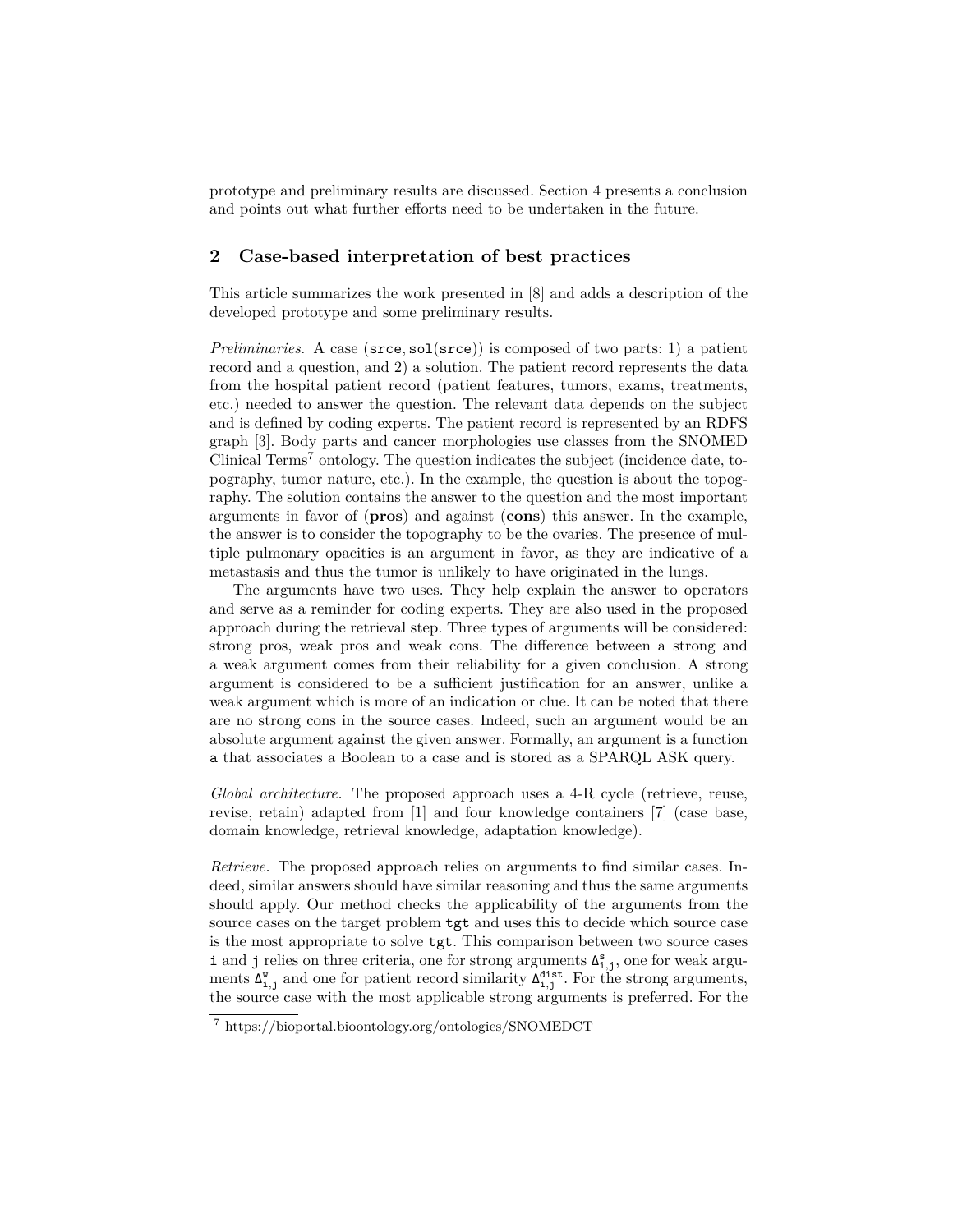weak arguments, a combination of pros and cons is used. The more weak pros and the less weak cons are applicable, the more suited the source case. For the last criterion, the patient record similarity with the target problem is used (using a graph edit distance [4]). The three criterion are considered lexicographically, first  $\Delta_{i,j}^s$ , then  $\Delta_{i,j}^w$  and finally  $\Delta_{i,j}^{\text{dist}}$  (see [8]).

*Reuse.* Once an appropriate source case has been found, the solution associated to the source case is copied:  $sol(tgt) := sol(srce)$ . The arguments that do not apply to the target problem, if any, are removed.

*Revise and retain.* The newly formed case (tgt, sol(tgt)) can be reviewed by a coding expert, to modify the answer, the arguments and/or the patient record. A coding expert may choose to remove unnecessary information form the patient record, removing unwanted specificity. Thus, (tgt, sol(tgt)) is substituted by  $(tgt', sol(tgt'))$ , where  $tgt'$  is more general than  $tgt. (tgt', sol(tgt'))$  is a generalized case that has a larger coverage than  $(\texttt{tgt}, \texttt{sol}(\texttt{tgt}))$  [6].

#### **3 Prototype and preliminary results**

The prototype designed for the NCR serves as a ticketing system, where operators ask coding questions and experts provide answers. It assists operators in structuring questions, making it easier for the NCR and coding experts to find similar questions later. For topography questions, it will also provide a tentative answer. This answer is calculated using the approach described in [8]. All the answers are reviewed by experts. The prototype presents itself as a single page application built using Angular<sup>8</sup> with a backing REST API built with  $Go<sup>8</sup>$  and the Gin framework.<sup>9</sup> The data is stored in a triple store Apache Jena<sup>10</sup> and exposed as a SPARQL endpoint using Apache Fuseki. $^{11}$ 

The prototype was tested internally, to perform a first assessment of its usability and utility. Some old cases concerning the topography were formalized and coded, with some domain knowledge. For the arguments, great care was given during modeling in order to make them more broadly applicable. Then new questions were presented to the system, and the proposed solution compared with the expected ones. While the prototype answered every question, not all of them were correct. The main reasons for the difference were the small amount of cases (15 originally, however the case base will be enriched by routine usage) and the simple reuse method used at this stage. Indeed, as the arguments have been formalized to be more general, some of the provided answers might be slightly incorrect (e.g. answering upper lung lobe instead of lower lung lobe). Despite this, as the prototype displays the reused source case, an operator should be able to make the necessary adaptation to the provided solution.

<sup>8</sup> https://angular.io

<sup>9</sup> https://golang.org, https://github.com/gin-gonic/gin

<sup>10</sup> https://jena.apache.org/

<sup>11</sup> https://jena.apache.org/documentation/fuseki2/